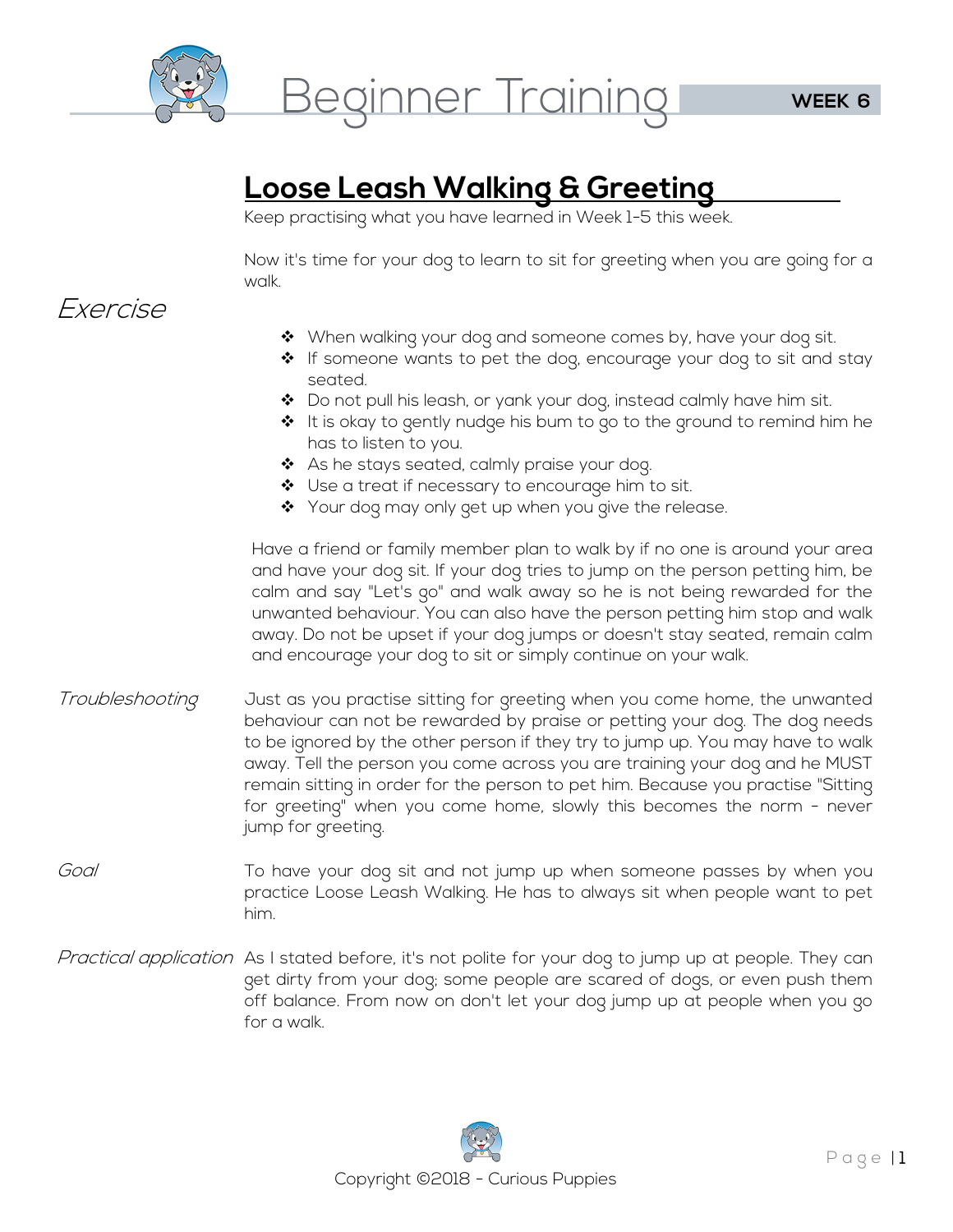

<u>Let's have a bit of fun! Now as I said in the video, you don't have to do this Let's have a bit of fun! Now as I said in the video, you don't have to do this</u> exercise, but can be kind of cool to show off. So consider this a Bonus class. Some dogs may never do this very well because they may have trouble "balancing the load". Many puppies do this naturally early on, so keep encouraging them when they do it!

## Exercise

If you dog already uses his paw a lot when you reach down towards his paw, then start using the term "Shake" or "Shake paw". Clicker training is particularly effective for this training exercise as you can click with any movement of the paw off of the floor. But if your dog does not do this naturally, this is how you can teach him:

- ◆ Make your dog sit.
- Reach down to his paw and tap behind it, raise it a little.
- ◆ Click/mark the behaviour.
- ❖ Praise your dog and reward him with a treat.
- \* Repeat this step over and over and then start using the term "Shake paw", rewarding him each time.
- ◆ Try to get him to do it on his own.
- Hold your hand low, close to his paw and tell him to "Shake paw".
- ◆ Reward him for any effort lifting his paw off the ground.
- $\div$  Slowly have him try to touch your hand with his paw.
- ◆ Mark this behaviour and use lots of praise and then release him.
- \* Gradually have him only rewarded as he gets higher and higher until he reaches the desired height of shaking his paw.
- Troubleshooting In some cases you may to use a small raised platform, ledge, step stool, anything raised right in front of him. You could tap your fingers on the platform and have him place his paw on it - a bit playful. Use the clicker to mark the exact moment he raises his paw and reward him. Start using "Shake paw" with it and before you know it your dog learned a new command.
- Goal To have your dog raise his paw and tap your hand when you say "Shake Paw".
- Practical application This command doesn't really have a practical application; however it can just be really cute for your dog to perform this command. You can teach your dog "Other paw", "High five" and "Low five" in the same fashion.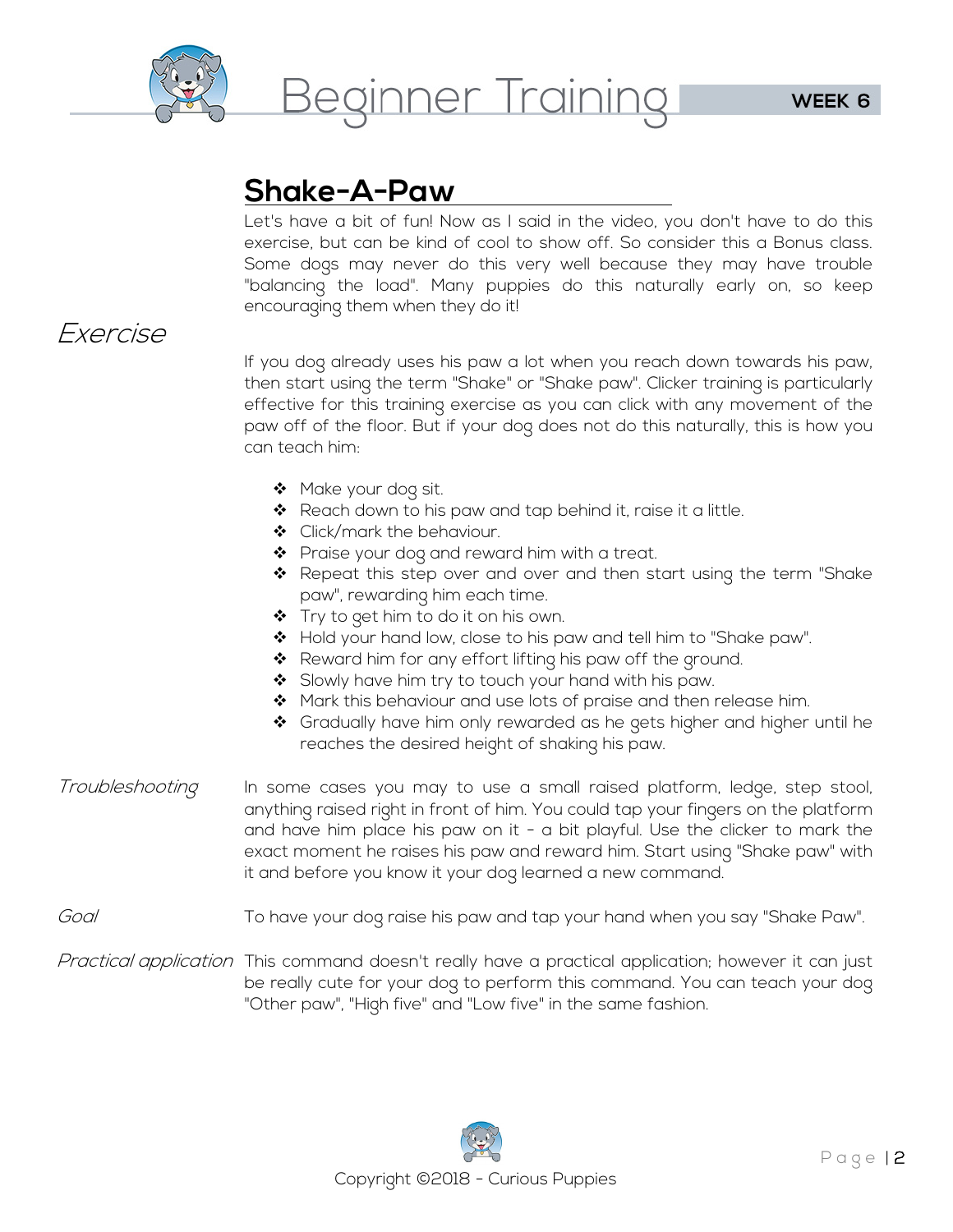

**Come With Sit**  It will be helpful to have a helper for this exercise, especially when practising outdoors. If your yard is not fully fenced or you are practising where your dog could escape, please use a long leash (20 feet or so) for safety.

### Exercise

- ❖ Have your helper hold the end of the leash.
- ❖ Have a treat ready.
- Make your dog sit and have your helper hold him.
- Tell him to "Wait".
- Now walk away from your dog, about 10-15 feet.
- ❖ Look at your dog and tell him to "Come".
- ◆ Your helper should hold the end of the leash, in case he tries to escape.
- ◆ As your dog comes to you, hold out your hand, to slow him down.
- Tell him to "Sit".
- \* Have him sit for a few seconds. Click/mark the behaviour.
- ❖ Praise your dog, reward him with a treat and then release him.
- Troubleshooting We want to avoid the "Dine and Dash" scenario. It basically means that your dog comes, grabs the treat out of your hand and runs away with the treat. We want some respect from your dog. So make him sit first before he gets a treat. Practise this on a regular base whenever you have some free time. Remember coming to you should always be a positive thing.
- Goal To have your dog come to you and sit for a few seconds.
- Practical application If you use the command "Come" only when playtime is over, or when you want to discipline your dog, coming to you becomes a negative thing. Coming to you should always be a positive thing; it may one day safe its life. Now we are demanding some more respect from your dog by having him sit. This calms down the coming to you a bit if your dog is fairly active and tends to come but often runs right past you.